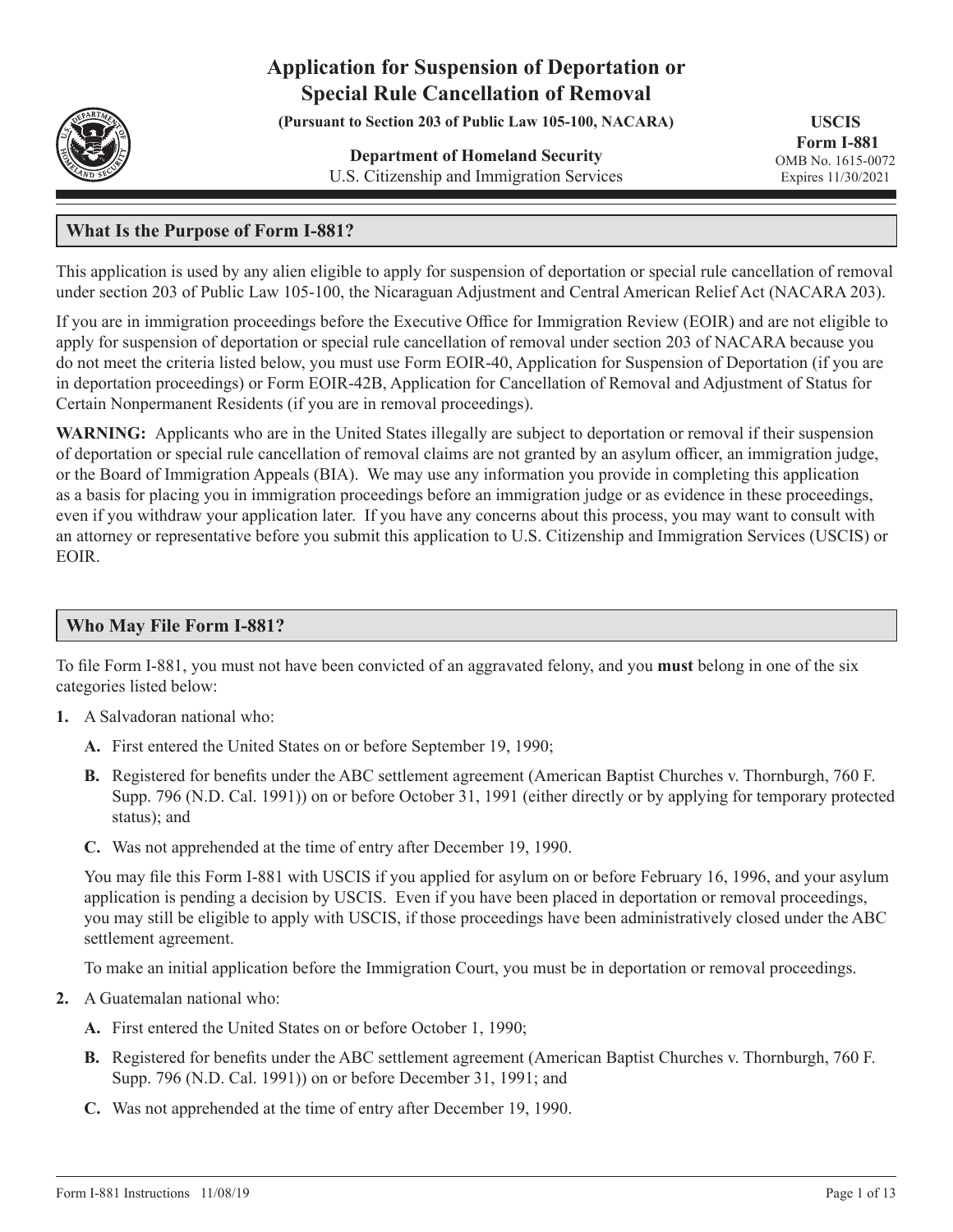You may file this application with USCIS if you applied for asylum on or before January 3, 1995, and your asylum application is pending a decision by USCIS. Even if you have been placed in deportation or removal proceedings, you may still be eligible to apply with USCIS, if those proceedings have been administratively closed under the ABC settlement agreement.

To make an initial application before the Immigration Court, you must be in deportation or removal proceedings.

**3.** A Guatemalan or Salvadoran national who filed an application for asylum on or before April 1, 1990.

You may apply with USCIS only if your asylum application is still pending a decision by USCIS.

To make an initial application before the Immigration Court, you must be in deportation or removal proceedings.

- **4.** An alien who:
	- **A.** Entered the United States on or before December 31, 1990;
	- **B.** Filed an application for asylum on or before December 31, 1991; and
	- **C.** At the time of filing the application, was a national of the Soviet Union, Russia, any republic of the former Soviet Union (including Armenia, Azerbaijan, Belarus, Georgia, Kazakhstan, Kyrgyzstan, Moldova, Tajikistan, Turkmenistan, Ukraine, and Uzbekistan), Albania, Bulgaria, Czechoslovakia, East Germany (German Democratic Republic), Estonia, Hungary, Latvia, Lithuania, Poland, Romania, Yugoslavia, or any state of the former Yugoslavia (including Bosnia and Herzegovina, Croatia, Kosovo, Macedonia, Montenegro, Slovenia, and Serbia).

You may apply with USCIS only if your asylum application is still pending with USCIS. To make an initial application before the Immigration Court, you must be in deportation or removal proceedings.

**5.** The spouse, child, unmarried son, or unmarried daughter of an individual described in **Items 1. - 4.** above, who has been granted suspension of deportation or special rule cancellation of removal.

If this section applies to you, the relationship to your spouse or parent must exist at the time that your spouse or parent is granted suspension of deportation or cancellation of removal. If you are an unmarried son or unmarried daughter who is at least 21 years of age at the time your parent is granted the benefit, you must have entered the United States on or before October 1, 1990. The term "child" includes a child born in or out of wedlock, a stepchild, a legitimated child, or an adopted child. Go to the Immigration and Nationality Act (INA) section 101(b) for more details.

You may apply with USCIS only if USCIS has granted your parent or spouse suspension of deportation or special rule cancellation of removal, or your parent or spouse has Form I-881 pending with USCIS. You must submit your application at the same time as your parent or spouse, while your parent's or spouse's application is still pending with USCIS, or after your parent or spouse has already been granted suspension of deportation or special rule cancellation of removal by USCIS. You may apply with USCIS if you were in deportation or removal proceedings and those proceedings have been closed to give you the opportunity to apply for suspension of deportation or special rule cancellation of removal with USCIS because your parent or spouse has applied with USCIS.

If USCIS does not grant suspension of deportation or special rule cancellation of removal to your spouse or parent and you appear to be inadmissible or deportable, USCIS will place you in immigration proceedings and refer your application to the Immigration Court so that an immigration judge can make a final decision.

To make an initial application before the Immigration Court, you must be in deportation or removal proceedings.

- **6.** An alien who has been battered or subjected to extreme cruelty by an individual described in **Items 1. 4.** above, and who was the spouse or child of that individual at the time that individual:
	- **A.** Was granted suspension of deportation or cancellation of removal;
	- **B.** Filed an application for suspension of deportation or cancellation of removal;
	- **C.** Registered for ABC benefits;
	- **D.** Applied for temporary protected status; or
	- **E.** Applied for asylum.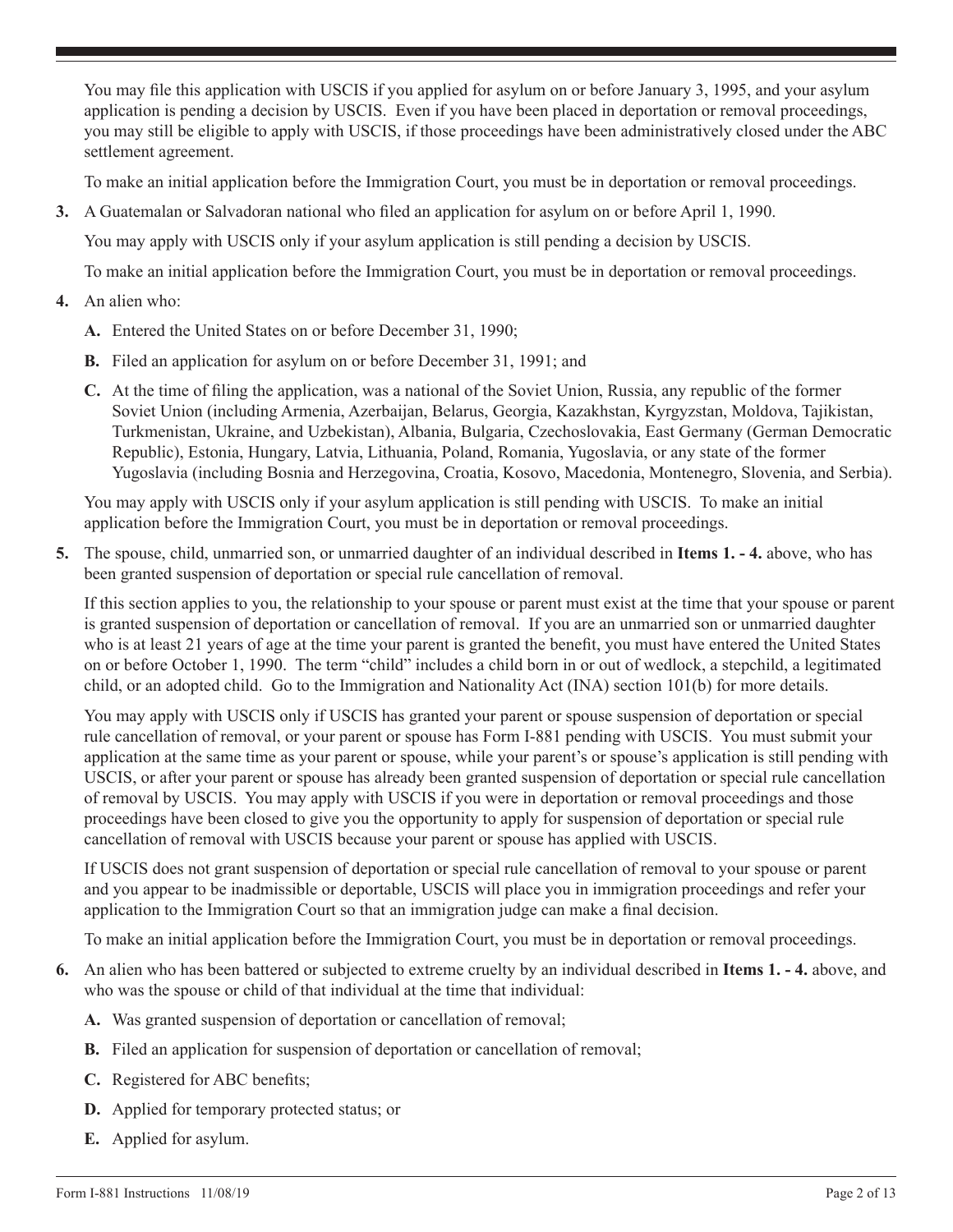You are also eligible to apply if your child has been battered or subjected to extreme cruelty by an individual described above, and you were the spouse of that individual at any of the times described above.

Only the Immigration Court can decide your eligibility for NACARA 203 relief under **Item Number 6.** USCIS does not have the authority to do so. Therefore, if you are applying as a spouse or child who has been battered or subjected to extreme cruelty, you must submit your application before the Immigration Court. To make an initial application before the Immigration Court, you must be in deportation or removal proceedings.

## **Who May Be Eligible to Be Granted Relief?**

You may be eligible for NACARA 203 relief from USCIS or EOIR if you fall into one of the categories described on Form I-881, **Part 2.**, **Item Numbers 1. - 4.** if you show that you have had seven years of continuous physical presence in the United States, that during those seven years you were of good moral character and that you or your U.S. citizen or lawful permanent resident spouse, parent, or child will experience extreme hardship if you are returned to your country. In this instance, USCIS or EOIR can grant your application.

You may be eligible for NACARA 203 relief from EOIR if you fall into the category described on Form I-881, **Part 2.**, **Item Number 6.** if you show that you have had three years of continuous physical presence in the United States, that during those three years you were of good moral character and that you or your spouse, parent, or child who is a U.S. citizen or lawful permanent resident will experience extreme hardship if you are returned to your country.

You may be required to show ten years physical presence and a showing of exceptional and extremely unusual hardship upon your return to your country, if you are deportable or removable from the United States based on certain provisions in the immigration law. Also, there are special provisions for individuals who have served in the U.S. military.

## **Who Is Not Eligible for Relief by USCIS?**

USCIS cannot grant your application for suspension of deportation if you are deportable under any of the following grounds found in the INA section 241(a), as it existed before April 1, 1997:

- **1.** Criminal grounds, paragraph (2);
- **2.** Failure to register and falsification of documents, paragraph (3); or
- **3.** Security and related grounds, paragraph (4).

USCIS cannot grant your application for special rule cancellation of removal if you are found to be:

- **1.** Inadmissible under criminal and related grounds, INA section 212(a) paragraph (2);
- **2.** Deportable under criminal offense, INA section 237(a) paragraph (2);
- **3.** Deportable under failure to register and falsification of documents, INA section 237(a) paragraph (3); or
- **4.** Deportable under security and related grounds, INA section 237(a) paragraph (4).

However, if you are deportable or inadmissible under these provisions (other than those related to security concerns), you may be eligible for relief from deportation or removal by an immigration judge if you meet higher eligibility standards (physically present in the United States for a continuous period of not less than 10 years immediately following the commission of an act that renders you removable, that you have been a person of good moral character during the required period of continuous physical presence, and that your removal from the United States would result in exceptional and extremely unusual hardship to you or your spouse, parent, or child who is a U. S. citizen or a permanent resident).

USCIS cannot grant your Form I-881 if you are eligible to apply only as someone described in the Who May File Form I-881 section, **Item Number 6.** of these Instructions. Instead, if you are someone described in **Item Number 6.**, you may be eligible to apply with EOIR as provided for in the How to Apply With the Immigration Court section below.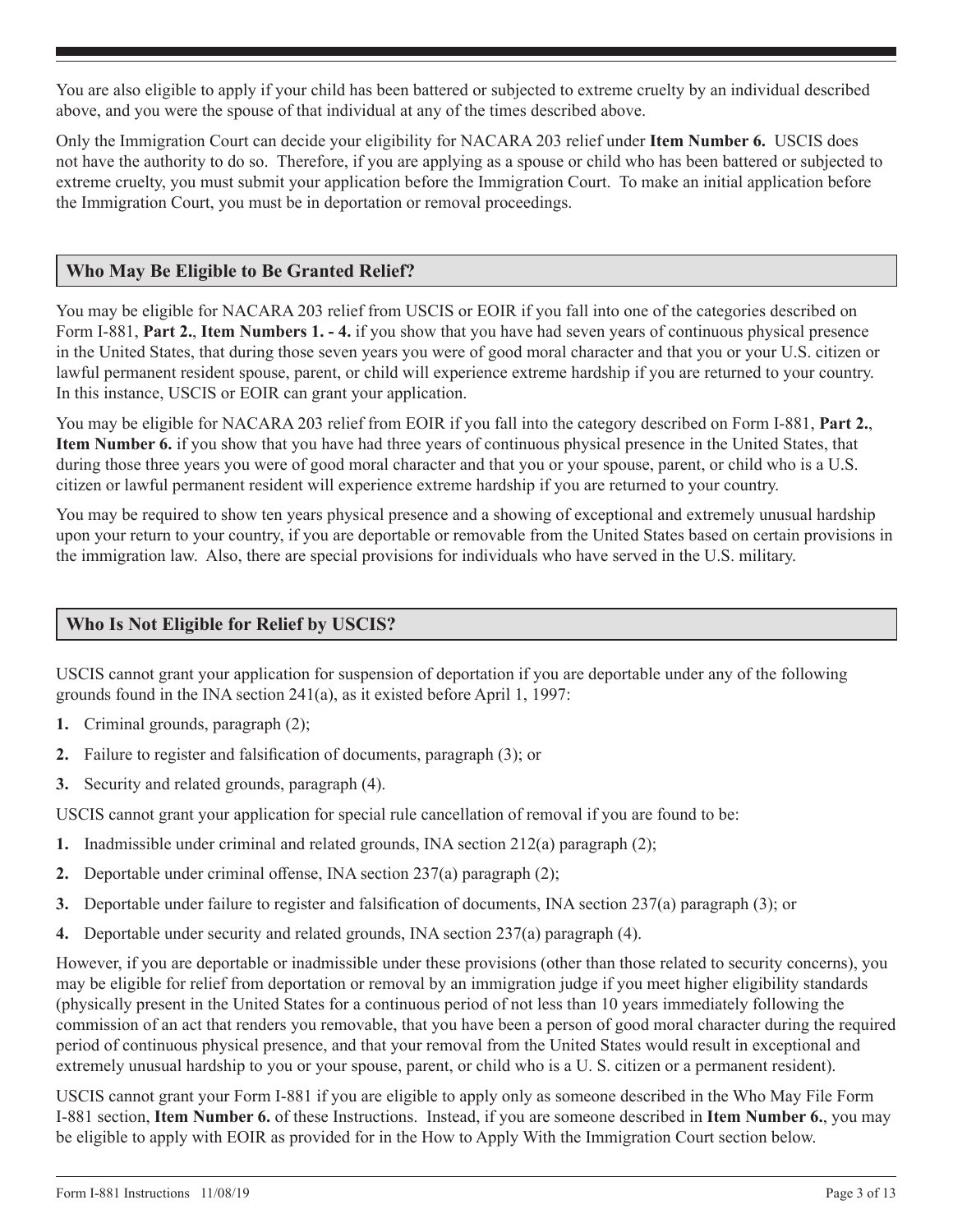## **General Instructions**

USCIS provides forms free of charge through the USCIS website. In order to view, print, or fill out our forms, you should use the latest version of Adobe Reader, which you can download for free at **http://get.adobe.com/reader/**. If you do not have internet access, you may order USCIS forms by calling the USCIS Contact Center at **1-800-375-5283**. Forms The USCIS Contact Center provides information in English and Spanish. For TTY (deaf or hard of hearing), call **1-800-767- 1833**.

**Signature.** Each application must be properly signed and filed. For all signatures on this application, USCIS will not accept a stamped or typewritten name in place of a signature. If you are under 14 years of age, your parent or legal guardian may sign the application on your behalf. A legal guardian may also sign for a mentally incompetent person.

**Validity of Signatures.** USCIS will consider a photocopied, faxed, or scanned copy of the original handwritten signature valid for filing purposes. The photocopy, fax, or scan must be of the original document containing the handwritten signature in ink.

**Filing Fee.** Each application must be accompanied by the appropriate filing fee. (See the **What Is the Filing Fee** section of these Instructions.)

**Evidence.** At the time of filing, you must submit all evidence and supporting documents listed in the **What Evidence Must You Submit** sections of these Instructions.

**Biometric Services Appointment.** USCIS may require that you appear for an interview or provide biometrics at any time to verify your identity, obtain additional information, and conduct background and security checks, including a check of criminal history records maintained by the Federal Bureau of Investigation (FBI), before making a decision on your application or petition. After USCIS receives your [application/petition] and ensures it is complete, we will inform you if you need to attend a biometric services appointment. If an appointment is necessary, the notice will provide you the location of your local or designated USCIS Application Support Center (ASC) and the date and time of your appointment.

If you are required to provide biometrics, at your appointment you must sign an oath reaffirming that:

- **1.** You provided or authorized all information in the application;
- **2.** You reviewed and understood all of the information contained in, and submitted with, your application; and
- **3.** All of this information was complete, true, and correct at the time of filing.

If you fail to attend your biometric services appointment, USCIS may deny your application. For applicants and dependents who appear before an immigration judge, failure to attend a biometric services appointment, without good cause, may result in the immigration judge finding that your application was abandoned, and USCIS may also deny any other application you filed with USCIS.

**Copies.** You should submit legible photocopies of documents requested, unless the Instructions specifically state that you must submit an original document. USCIS may request an original document at the time of filing or at any time during processing of an application or petition. If USCIS requests an original document from you, it will be returned to you after USCIS determines it no longer needs your original.

**NOTE:** If you submit original documents when not required or requested by USCIS or the Immigration Court, **your original documents may be immediately destroyed after we receive them.**

**Translations.** If you submit a document with information in a foreign language, you must also submit a full English translation. The translator must sign a certification that the English language translation is complete and accurate, and that he or she is competent to translate from the foreign language into English. The certification must also include the translator's signature, printed name, the signature date, and the translator's contact information.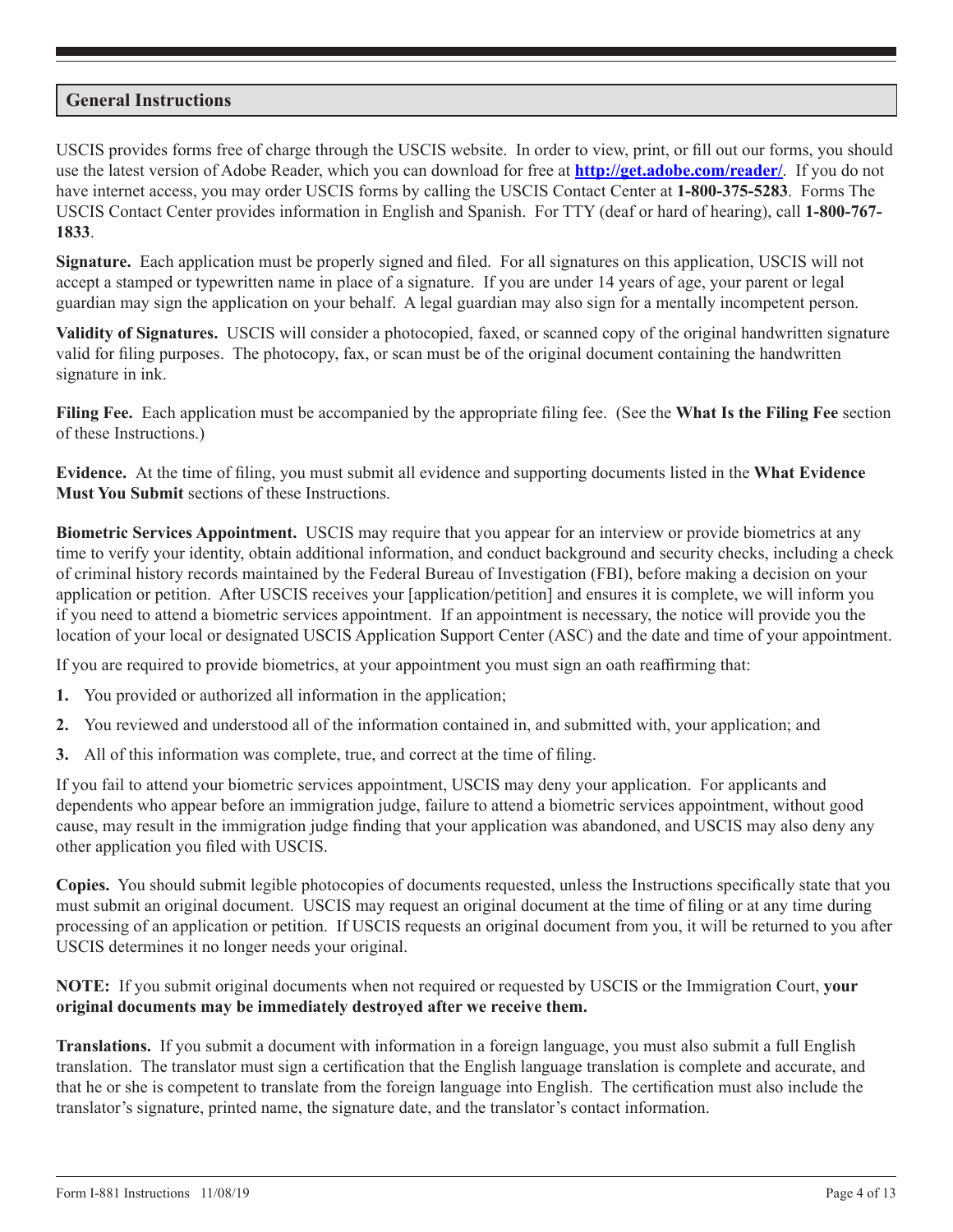## **How To Fill Out Form I-881**

- **1.** Type or print legibly in black ink.
- **2.** If you need extra space to complete any item within this application, use the space provided in **Part 15. Additional Information** or attach a separate sheet of paper. Type or print your name and Alien Registration Number (A-Number) (if any) at the top of each sheet; indicate the **Page Number**, **Part Number**, and **Item Number** to which your answer refers; and sign and date each sheet.
- **3.** Answer all questions fully and accurately. If a question does not apply to you (for example, if you have never been married and the question asks, "Provide the name of your current spouse"), type or print "N/A" unless otherwise directed. If your answer to a question which requires a numeric response is zero or none (for example, "How many children do you have" or "How many times have you departed the United States"), type or print "None" unless otherwise directed.
- **4. USCIS Online Account Number** (if any). If you have previously filed an application or petition using the USCIS online filing system (previously called USCIS Electronic Immigration System (USCIS ELIS)), provide the USCIS Online Account Number you were issued by the system. You can find your USCIS Online Account Number by logging in to your account and going to the profile page. If you previously filed certain applications or petitions on a paper form through a USCIS Lockbox facility, you may have received a USCIS Online Account Access Notice issuing you a USCIS Online Account Number. You may find your USCIS Online Account Number at the top of the notice. The USCIS Online Account Number is not the same as an A-Number. If you were issued a USCIS Online Account Number, enter it in the space provided.
- **5. Part 8. Biographic Information.** Provide the biographic information requested. Providing this information as part of your application may reduce the time you spend at your USCIS ASC appointment as described in the **Biometric Services Appointment** section of these Instructions.
	- **A. Ethnicity and Race.** Select the boxes that best describe your ethnicity and race.
	- **B.** Categories and Definitions for Ethnicity and Race
		- **(1) Hispanic or Latino.** A person of Cuban, Mexican, Puerto Rican, South or Central American, or other Spanish culture or origin, regardless of race. (**NOTE:** This category is only included under Ethnicity in **Part 8.**, **Item Number 1.**)
		- **(2) American Indian or Alaska Native.** A person having origins in any of the original peoples of North and South America (including Central America), and who maintains tribal affiliation or community attachment.
		- **(3) Asian.** A person having origins in any of the original peoples of the Far East, Southeast Asia, or the Indian subcontinent including, for example, Cambodia, China, India, Japan, Korea, Malaysia, Pakistan, the Philippine Islands, Thailand, and Vietnam.
		- **(4) Black or African American.** A person having origins in any of the black racial groups of Africa.
		- **(5) Native Hawaiian or Other Pacific Islander.** A person having origins in any of the original peoples of Hawaii, Guam, Samoa, or other Pacific Islands.
		- **(6) White.** A person having origins in any of the original peoples of Europe, the Middle East, or North Africa.
	- **C. Height.** Select the values that best match your height in feet and inches. For example, if you are five feet and nine inches, select "5" for feet and "09" for inches. Do not enter your height in meters or centimeters.
	- **D. Weight.** Enter your weight in pounds. If you do not know your weight or need to enter a weight under 30 pounds or over 699 pounds, enter "000." Do not enter your weight in kilograms.
	- **E. Eye Color.** Select the box that best describes the color of your eyes.
	- **F. Hair Color.** Select the box that best describes the color of your hair.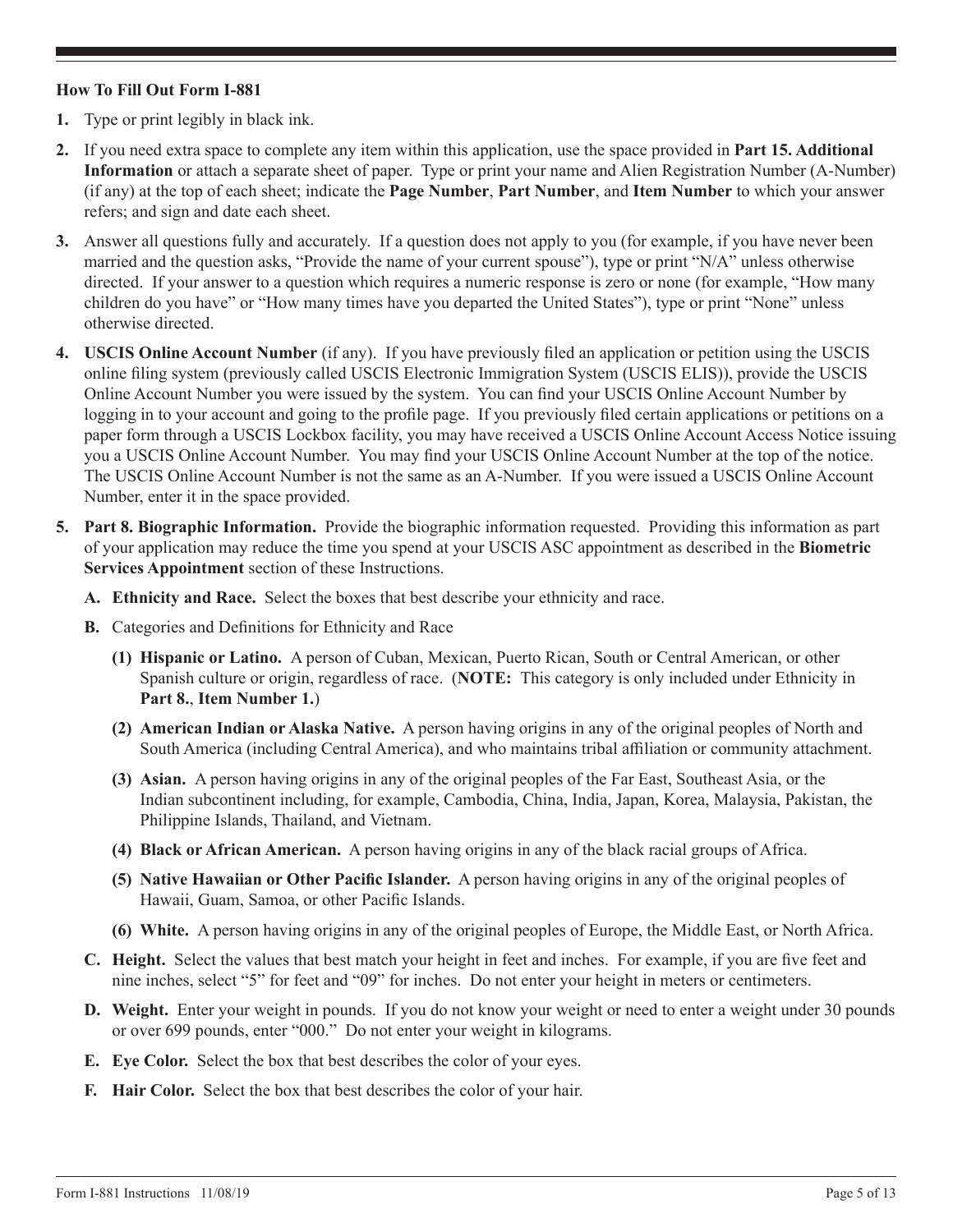- **6. Part 11. Applicant's Statement, Contact Information, Certification, and Signature.** Select the appropriate box to indicate whether you read this application yourself or whether you had an interpreter assist you. If someone assisted you in completing the application, select the box indicating that you used a preparer. Further, you must sign and date your application and provide your daytime telephone number, mobile telephone number (if any), and email address (if any). Every application **MUST** contain the signature of the applicant (or parent or legal guardian, if applicable). A stamped or typewritten name in place of a signature is not acceptable.
- **7. Part 12. Interpreter's Contact Information, Certification, and Signature.** If you used anyone as an interpreter to read the Instructions and questions on this application to you in a language in which you are fluent, the interpreter must fill out this section; provide his or her name, the name and address of his or her business or organization (if any), his or her daytime telephone number, his or her mobile telephone number (if any), and his or her email address (if any). The interpreter must sign and date the application.
- **8. Part 13. Contact Information, Declaration, and Signature of the Person Preparing this Application, if Other Than the Applicant.** This section must contain the signature of the person who completed your application, if other than you, the applicant. If the same individual acted as your interpreter **and** your preparer, that person should complete both **Part 12.** and **Part 13.** If the person who completed this application is associated with a business or organization, that person should complete the business or organization name and address information. Anyone who helped you complete this application **MUST** sign and date the application. A stamped or typewritten name in place of a signature is not acceptable. If the person who helped you prepare your application is an attorney or accredited representative, he or she may also need to submit a completed Form G-28, Notice of Entry of Appearance as Attorney or Accredited Representative, along with your application.

**We recommend that you print or save a copy of your completed application to review in the future and for your records. We recommend that you review your copy of your completed application before you go to your biometric services appointment at a USCIS ASC. At your appointment, USCIS will permit you to complete the application process only if you are able to confirm, under penalty of perjury, that all of the information in your application is complete, true, and correct. If you are not able to make that attestation in good faith at that time, USCIS will require you to return for another appointment.**

## **What Evidence Must You Submit?**

You must submit all evidence requested in these Instructions with your application. If you fail to submit required evidence, USCIS may reject or deny your application for failure to submit requested evidence or supporting documents in accordance with 8 CFR 103.2(b)(1) and these Instructions.

**Photographs.** You **must** submit two identical color passport-style photographs of yourself taken recently. The photos must have a white to off-white background, be printed on thin paper with a glossy finish, and be unmounted and unretouched.

The two identical color passport-style photos must be 2 inches by 2 inches. The photos must be in color with a full face, frontal view, on a white to off-white background. Head height should measure between 1 inches and 1 3/8 inches from the top of your hair to the bottom of your chin, and eye height should measure between 1 1/8 inches and 1 3/8 inches from the top of your eyes to the bottom of the photo. Your head must be bare unless you are wearing headwear as required by a religious denomination of which you are a member. Using a pencil or felt pen, lightly print your name and A-Number (if any) on the back of the photo.

## **Supporting Documents to Show Eligibility for Relief**

Your answers to the questions on this application and your testimony before an asylum officer or immigration judge may help you establish that you meet the requirements for this benefit. However, USCIS also recommends that you submit documents to help support your claim.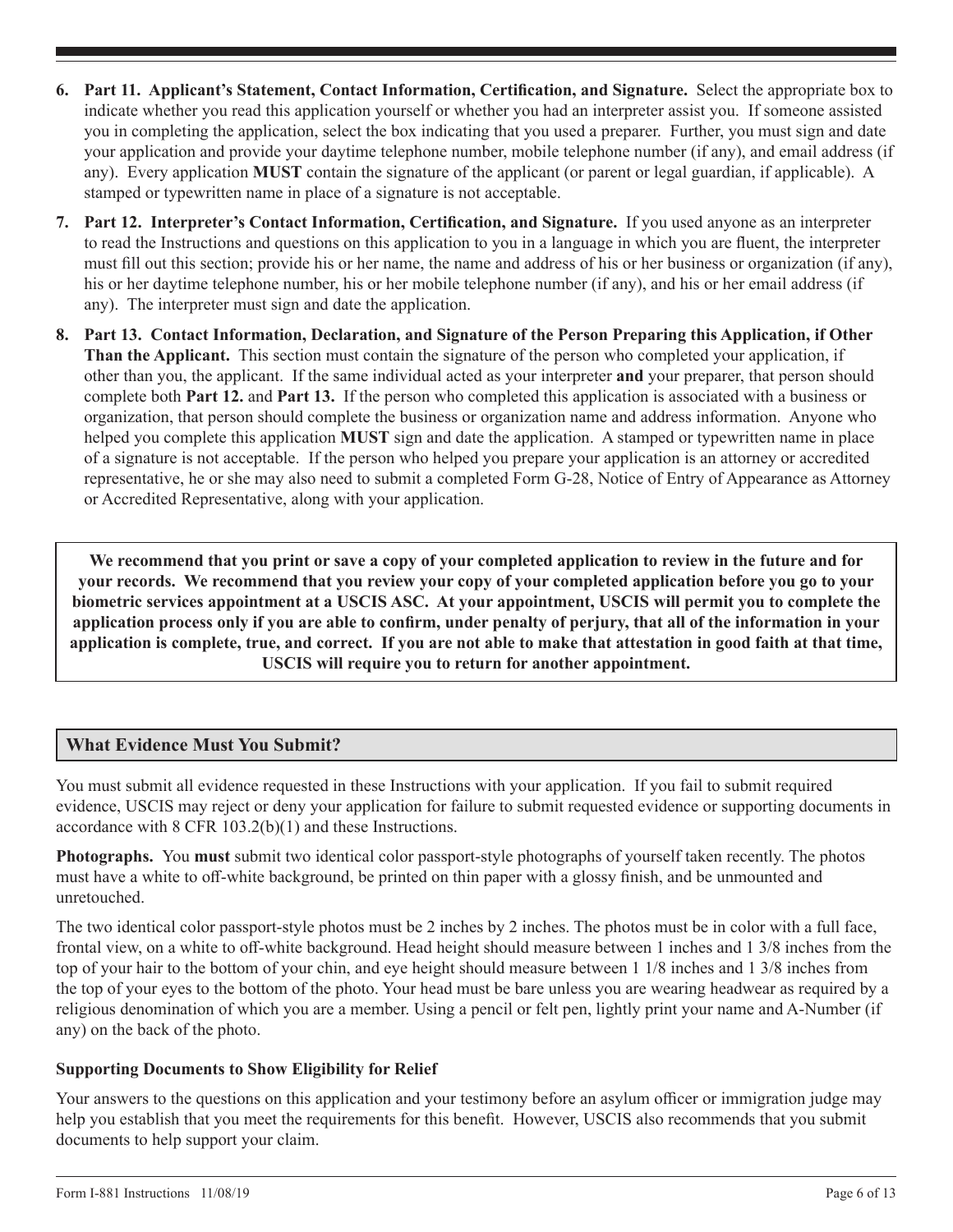Below is a list of documents that you may wish to submit in support of your claim. The list is not exclusive, and you may submit other documents you believe will help support your claim.

**Continuous Physical Presence.** Documents that may support your claim of continuous physical presence include, but are not limited to, the following:

- **1.** Bankbooks;
- **2.** Leases, deeds;
- **3.** Licenses;
- **4.** Receipts;
- **5.** Letters;
- **6.** Birth, church, school, or employment records;
- **7.** Evidence of tax payments, which may include IRS computer printouts; and
- **8.** Employment Authorization Documents or other documents issued by USCIS.

**Good Moral Character.** Documents that may support your claim of good moral character include, but are not limited to, the following:

- **1.** Affidavits, declarations, or letters of at least two witnesses, preferably U.S. citizens;
- **2.** Affidavits, declarations, or letters of your employer, if employed; and
- **3.** Evidence of tax payments, which may include IRS computer printouts.

**Extreme Hardship.** If you meet the eligibility requirements for NACARA suspension of deportation or special rule cancellation of removal listed in either **Part 2.**, **Item Numbers 1.** or **2.**, you will be presumed to meet the extreme hardship requirement. If you qualify for a presumption of extreme hardship, you do not need to submit documents that support your claim that removal will result in extreme hardship. However, you will need to provide explanations to the answers to the questions in **Part 10.** of Form I-881, where required.

The Department of Homeland Security (DHS) can rebut the presumption of extreme hardship by showing that neither you nor your qualified relatives are likely to experience extreme hardship. If you are unsure if you qualify for a presumption of extreme hardship, you should submit documents that support your claim that removal would result in extreme hardship.

If you cannot select **Part 2.**, **Item Number 1.** or **2.**, we strongly urge you to submit documents that support your claim that removal would result in extreme hardship.

Documents that may support your claim for extreme hardship include, but are not limited to, the following:

- **1.** Your children's school records;
- **2.** Medical records, where relevant;
- **3.** Records of your participation in community or religious organizations (for example, letters from others involved in the same organization);
- **4.** Records of any volunteer work you have done;
- **5.** If you are self-employed, documents showing the number of people you employ, if any, and balance sheets; and
- **6.** Copies of permanent resident cards (also known as Green Cards) of any relatives who may suffer extreme hardship if you are deported or removed.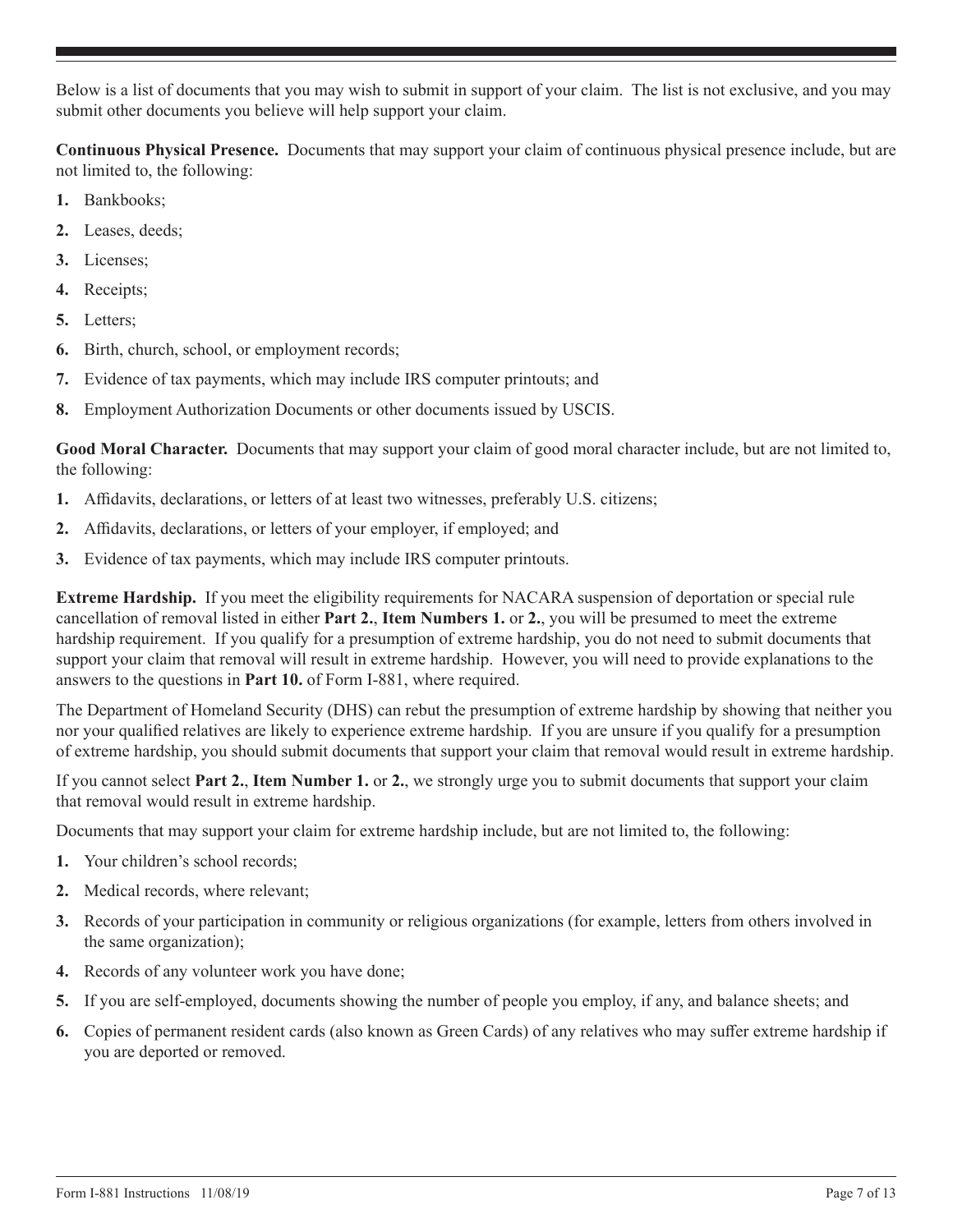**Additional Documents.** In addition to the documents described above, you must submit with your application copies of any documents that USCIS has issued to you. The immigration judge or USCIS asylum officer may require you to submit additional records relating to your application for suspension of deportation or special rule cancellation of removal. These documents may include, but are not limited to, court records, payment of child support during the time you have been physically present in the United States, or documents relevant to extreme hardship.

## **Submitting Form I-881 with USCIS**

## **ABC Class Members Who Have Received a Final Order of Deportation**

If you are an ABC class member who is eligible for a new asylum interview with USCIS under the ABC settlement agreement and you are under a final order of deportation that has not been executed (for example, you were ordered to be deported and have not left the United States), you cannot apply for suspension of deportation with USCIS unless you have filed and been granted a motion to reopen your deportation proceedings under 8 CFR 1003.43. Once the deportation proceedings have been reopened, you must ask the immigration judge to administratively close the proceedings so that you may proceed with your suspension of deportation application with USCIS. To apply with USCIS, you will need to submit to USCIS the fees and documents described in the **What to Include With Your Application** section (immediately below).

## **What to Include With Your Application**

You must send the following documents to the appropriate USCIS service center:

- **1.** An original completed Form I-881 with all attachments and copies of each of your supporting documents;
- **2.** One copy of a completed Form I-881 with all attachments and copies of each of your supporting documents; and
- **3.** Two passport-style photographs of you that meet the requirements described in the **Photographs** section of these Instructions; and
- **4.** Proof of relationship to the spouse or parent who is applying for or has applied for suspension of deportation or special rule cancellation or removal under NACARA 203 (if you selected **Part 2.**, **Item Number 4.**).

Bring the originals with you to your interview with an asylum officer.

Form EOIR-40, Application for Suspension of Deportation, will not be accepted when applying for Section 203 NACARA relief after June 21, 1999, except in the following limited circumstance: If you filed Form EOIR-40, Application for Suspension of Deportation, before June 21, 1999, and are eligible to apply for suspension of deportation or special rule cancellation of removal with USCIS, then you may complete the first page of Form I-881 and submit it to USCIS together with the Form EOIR-40. Otherwise, USCIS will not accept Form EOIR-40 if you are applying for section 203 NACARA relief.

If you are filing Form I-881 or Form EOIR-40 with USCIS and you have an order to administratively close the proceedings issued by an immigration judge or Board of Immigration Appeals, you must attach a copy of the order to your application.

#### **Interview Process**

The USCIS asylum office will notify you of the time, date, and place (address) of your interview. You must bring a copy of your application and originals of your supporting documents with you when you have your interview. You must also bring some form of identification to your interview, which can include any passports, other travel or identification documents, and Form I-94, Arrival-Departure Record. You have the right to legal representation at your interview at no cost to the U.S. Government.

**If you are unable to proceed with the interview in fluent English, you must bring a competent interpreter with you to the interview. The interpreter must be fluent in both English and a language that you speak fluently. USCIS will not pay for the interpreter.**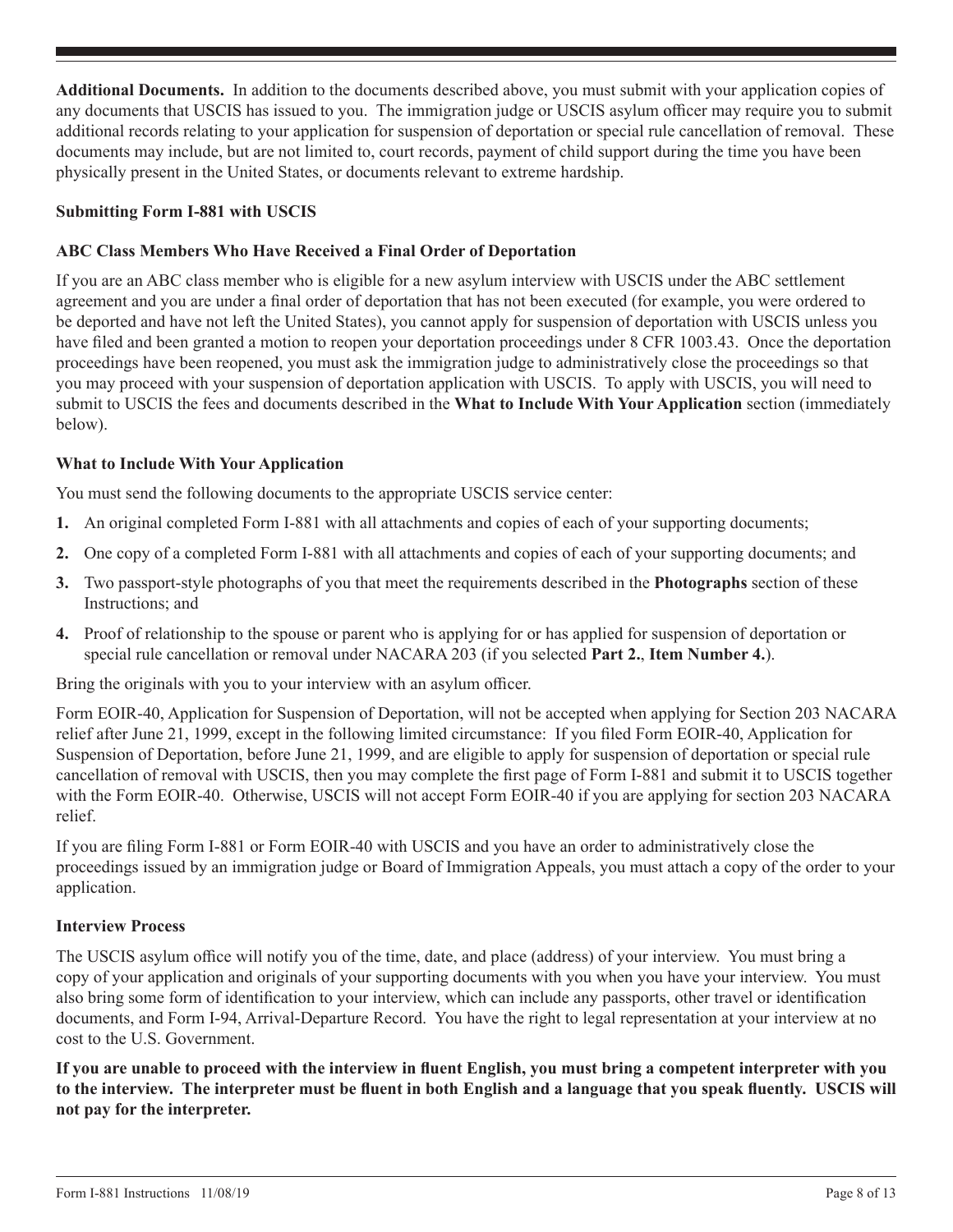Your interpreter must be at least 18 years of age. The following people cannot serve as your interpreter: your attorney or representative of record, a witness testifying on your behalf at the interview, or, if you have an asylum application pending, a representative or employee of your country. Quality interpretation may be crucial to your claim. You must obtain the interpreter before your interview.

## **If you do not bring a competent interpreter to your interview, USCIS may consider your inability to proceed with the interview to be an unexcused failure to appear for the interview. Any unexcused failure to appear for an interview may result in USCIS dismissing your application or referring it directly to the Immigration Court.**

If you cannot attend the interview, you must send a written request to reschedule your interview as soon as you know that you cannot attend. You must send your request to the USCIS asylum office that sent you the interview notice.

## **Disability Accommodation Requests**

USCIS is committed to providing reasonable accommodations for qualified individuals with disabilities that will help them fully participate in USCIS programs and benefits. Reasonable accommodations vary with each disability. For example, USCIS can arrange for a sign language interpreter for persons who are deaf or hard of hearing. Visit the USCIS Contact Center at **www.uscis.gov/contactcenter** to get answers to your questions, request an accommodation, and connect with a live USCIS representative. The USCIS Contact Center provides information in English and Spanish. For TTY (deaf or hard of hearing) call: **1-800-767-1833**.

## **Decision Process and Admission of Deportability or Inadmissibility**

USCIS cannot grant suspension of deportation or special rule cancellation of removal unless you admit that you are inadmissible to or deportable from the United States. If USCIS determines that you are eligible for suspension of deportation or special rule cancellation of removal, you will be notified that USCIS has found you eligible for the benefit. At that time, you will be asked to sign an admission of deportability or inadmissibility. If you have any concerns about this, you should consult with an attorney or representative before you submit this application to USCIS.

If USCIS grants you suspension of deportation or special rule cancellation of removal, your status will be adjusted to that of a lawful permanent resident. If USCIS determines that you are not eligible for suspension of deportation or special rule cancellation of removal, and you appear to be inadmissible or deportable from the United States, you may be placed in removal proceedings or, if you previously were in proceedings before an immigration judge or the Board of Immigration Appeals, which were administratively closed, USCIS will move to reschedule those proceedings. At the same time, USCIS will refer your application to EOIR for adjudication in deportation or removal proceedings.

## **How to Apply With the Immigration Court**

If you are in deportation or removal proceedings, you may apply for suspension of deportation or special rule cancellation of removal with the Immigration Court, unless proceedings have been administratively closed because you are eligible for an asylum interview with USCIS under the terms of the ABC settlement agreement or you are a spouse, child, unmarried son, or unmarried daughter whose proceedings have been administratively closed because your spouse or parent has Form I-881 pending with USCIS.

To apply with the Immigration Court, you must follow the DHS Instructions for Submitting Certain Applications in Immigration Court and for Providing Biometric and Biographic Information to USCIS, Side B instructions. You will be provided this information and these DHS instructions by counsel for DHS at the master calendar hearing. You must follow these DHS instructions before the immigration judge can grant relief in your application.

You must follow the instructions in the What Is the Filing Fee section related to filing applications with the EOIR. When you appear in EOIR court, you must give a copy of your completed Form I-881 with all the attachments and supporting documents to the DHS attorney (also called ICE chief counsel or district counsel).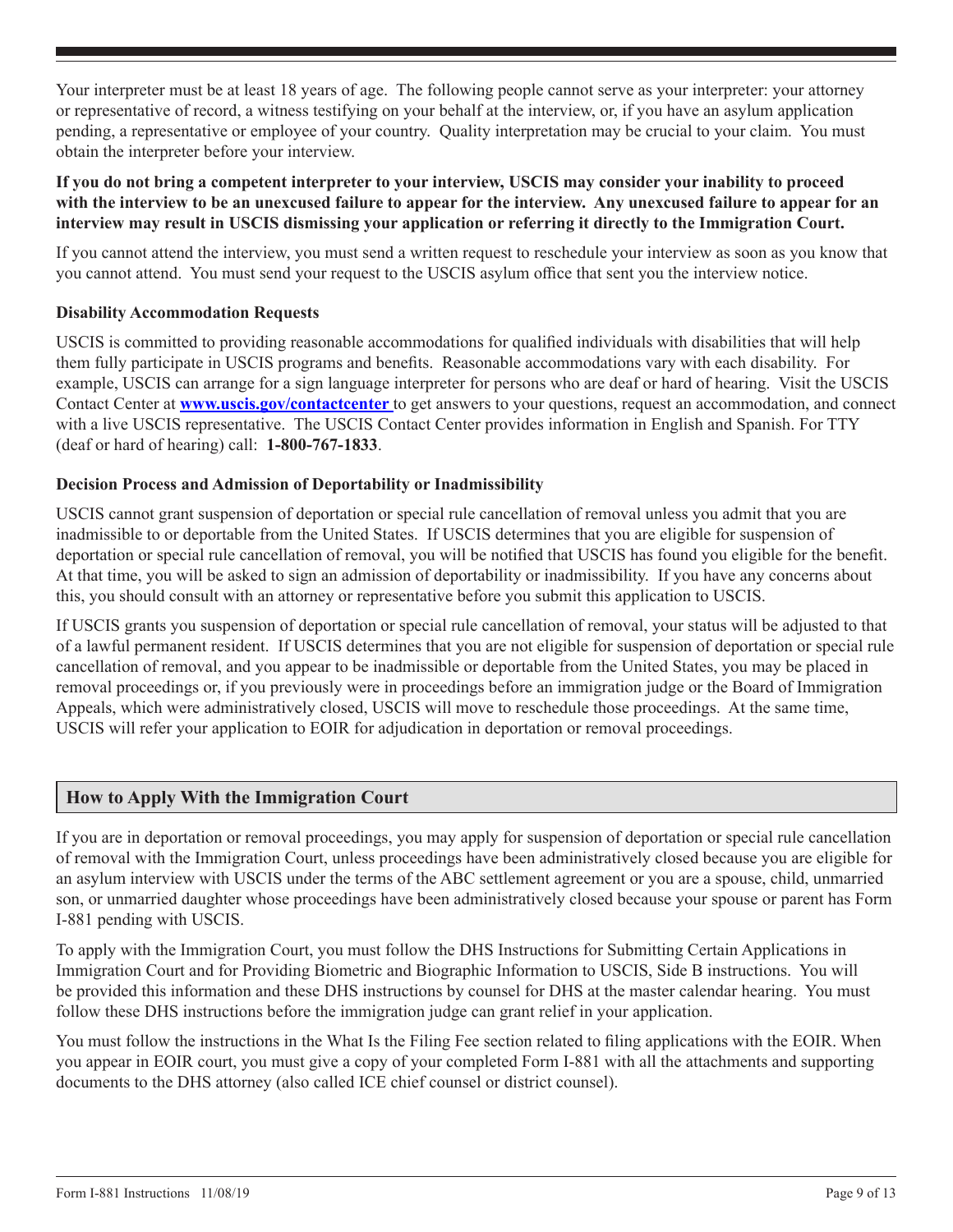The immigration judge will need the following:

- **1.** An original completed Form I-881 with all attachments and supporting documents;
- **2.** Evidence of payment of the application filing fee as explained in the **What Is the Filing Fee** section of these Instructions or a request for a waiver of the fee by an immigration judge;
- **3.** A copy of the ASC appointment scheduling notice that you received as explained in the **General Instructions** section of these Instructions. If you have already complied with the notice and attended your biometrics appointment, you must include a copy of the document showing that you attended your ASC appointment;
- **4.** One passport-style photograph of you that meets the requirements explained in the **Photographs** section of these Instructions;
- **5.** A certificate confirming that you submitted these documents to the DHS attorney, unless you submit these documents at the hearing; and
- **6.** Form G-325A, Biographic Information Sheet, if you are between 14 and 79 years of age.

Submit copies of supporting documents by mailing to the EOIR immigration court and bring the originals with you to your hearing with an immigration judge. This is where you can find the address of all the immigration courts: **https:// www.justice.gov/eoir/immigration-court-administrative-control-list**. Any original documents you submit will not be returned to you. Remember to keep copies of your fee receipts and ASC appointment scheduling and confirmation notices for your records. Be prepared to provide copies of these documents to the immigration judge if asked to do so.

If you filed Form EOIR-40, Application for Suspension of Deportation, before June 21, 1999, you do not need to file Form I-881. Otherwise, the Immigration Court will not accept Form EOIR-40 if you are applying for NACARA 203 relief after June 21, 1999.

## **Employment Authorization**

You may apply for employment authorization if you are applying for suspension of deportation or special rule cancellation of removal under NACARA 203. See 8 CFR 274a.12(c)(10). To do so, you must submit a completed Form I-765, Application for Employment Authorization, following the instructions on that form.

If you are submitting Form I-765 with your Form I-881, you must pay the filing fees separately. Submit one check or money order for the Form I-765 filing fees and a separate check or money order for the Form I-881 fees.

## **What Is the Filing Fee?**

The filing fee for Form I-881 is **\$285** per individual application submitted, except that all immediate family members (spouse, child, unmarried son or unmarried daughter) who submit their applications together in a single package are eligible for the family filing fee of **\$570.** A biometric services fee of **\$85** is also required for each applicant over 14 years of age.

If you are applying with the Immigration Court, you must pay a **\$165** fee to the U.S. Department of Homeland Security (DHS). A single fee of **\$165** will be charged whenever applications are filed by two or more aliens in the same proceedings.

**NOTE:** The filing fee and biometric services fee are not refundable, regardless of any action USCIS or the Immigration Court takes on this application. **DO NOT MAIL CASH.** You must submit all fees in the exact amounts.

## **Payments by Checks or Money Orders**

Use the following guidelines when you prepare your checks or money orders for the Form I-881 filing fee and biometric services fee: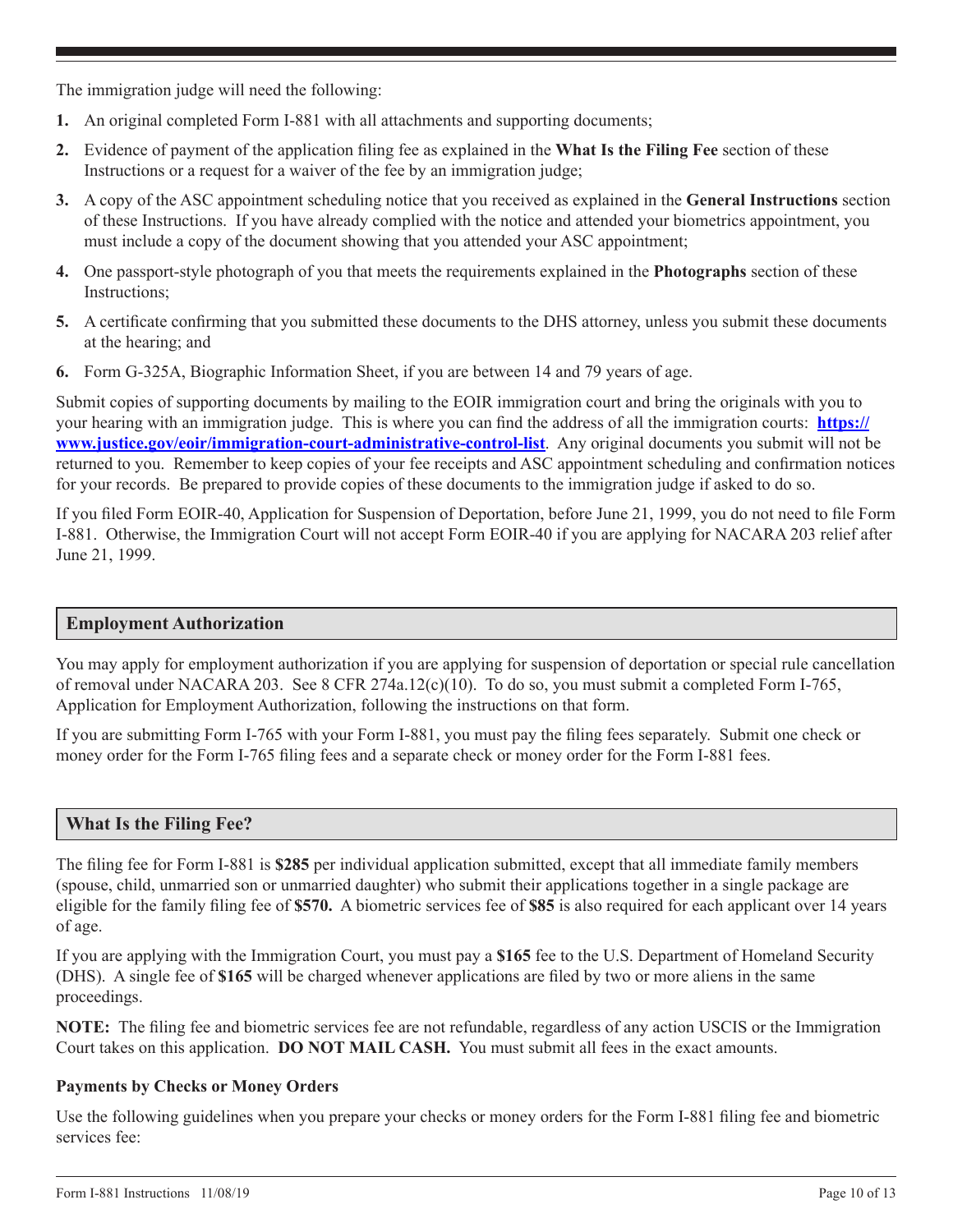- **1.** The checks or money orders must be drawn on a bank or other financial institution located in the United States and must be payable in U.S. currency; **and**
- **2.** Make the checks or money orders payable to **U.S. Department of Homeland Security**.

**NOTE:** Spell out U.S. Department of Homeland Security; do not use the initials "USDHS" or "DHS."

**Notice to Those Paying by Check.** If you send USCIS a check, we will convert it into an electronic funds transfer (EFT). This means we will copy your check and use the account information on it to electronically debit your account for the amount of the check. The debit from your account will usually take 24 hours, and your bank will show it on your regular account statement.

You will not receive your original check back. We will destroy your original check, but will keep a copy of it. If USCIS cannot process the EFT for technical reasons, you authorize us to process the copy in place of your original check. If your check is returned as unpayable, we will re-submit the payment to the financial institution one time. If the check is returned as unpayable a second time, we will reject your application and charge you a returned check fee.

## **How To Check If the Fees Are Correct**

Form I-881's filing fee and biometric services fee are current as of the edition date in the lower left corner of this page. However, because USCIS fees change periodically, you can verify that the fees are correct by following one of the steps below.

- **1.** Visit the USCIS website at **www.uscis.gov**, select "FORMS," and check the appropriate fee; or
- **2.** Visit the USCIS Contact Center at **www.uscis.gov/contactcenter** to get answers to your questions and connect with a live USCIS representative. The USCIS Contact Center provides information in English and Spanish. For TTY (deaf or hard of hearing) call: **1-800-767-1833**.

## **Fee Waiver**

You may be eligible for a fee waiver under 8 CFR 103.7(c). If you believe you are eligible for a fee waiver and you are applying with USCIS, you must complete Form I-912, Request for Fee Waiver (or a written request), and submit it with any required evidence of your inability to pay the filing fee with this application. You can review the fee waiver guidance at **www.uscis.gov/feewaiver**.

If you are in proceedings in Immigration Court, an immigration judge has the discretion to waive a fee for an application for relief if you show that you cannot pay the fee. See 8 CFR 1003.24. If you believe you are eligible for a fee waiver, file a written request with the Immigration Court, along with any required evidence of your inability to pay the filing fee with this application. For additional information on filing a request for a fee waiver, see the Immigration Court Practice Manual at **www.justice.gov/eoir/office-chief-immigration-judge-0**.

## **Where To File?**

Please see our website at **www.uscis.gov/I-881** or visit the USCIS Contact Center at **www.uscis.gov/contactcenter** to connect with a USCIS representative for the most current information about where to file this application. The USCIS Contact Center provides information in English and Spanish. For TTY (deaf or hard of hearing) call: **1-800-767-1833**. If you are in proceedings in Immigration Court, an immigration judge has the discretion to waive a fee for an application for relief upon a showing that the filing party is unable to pay the fee. See 8 CFR 1003.24. If you believe you are eligible for a fee waiver, file a written request with the Immigration Court, along with any required evidence of your inability to pay the filing fee with this application. For additional information on filing a request for a fee waiver, see the Immigration Court Practice Manual at **www.justice.gov/eoir/office-chief-immigration-judge-0**.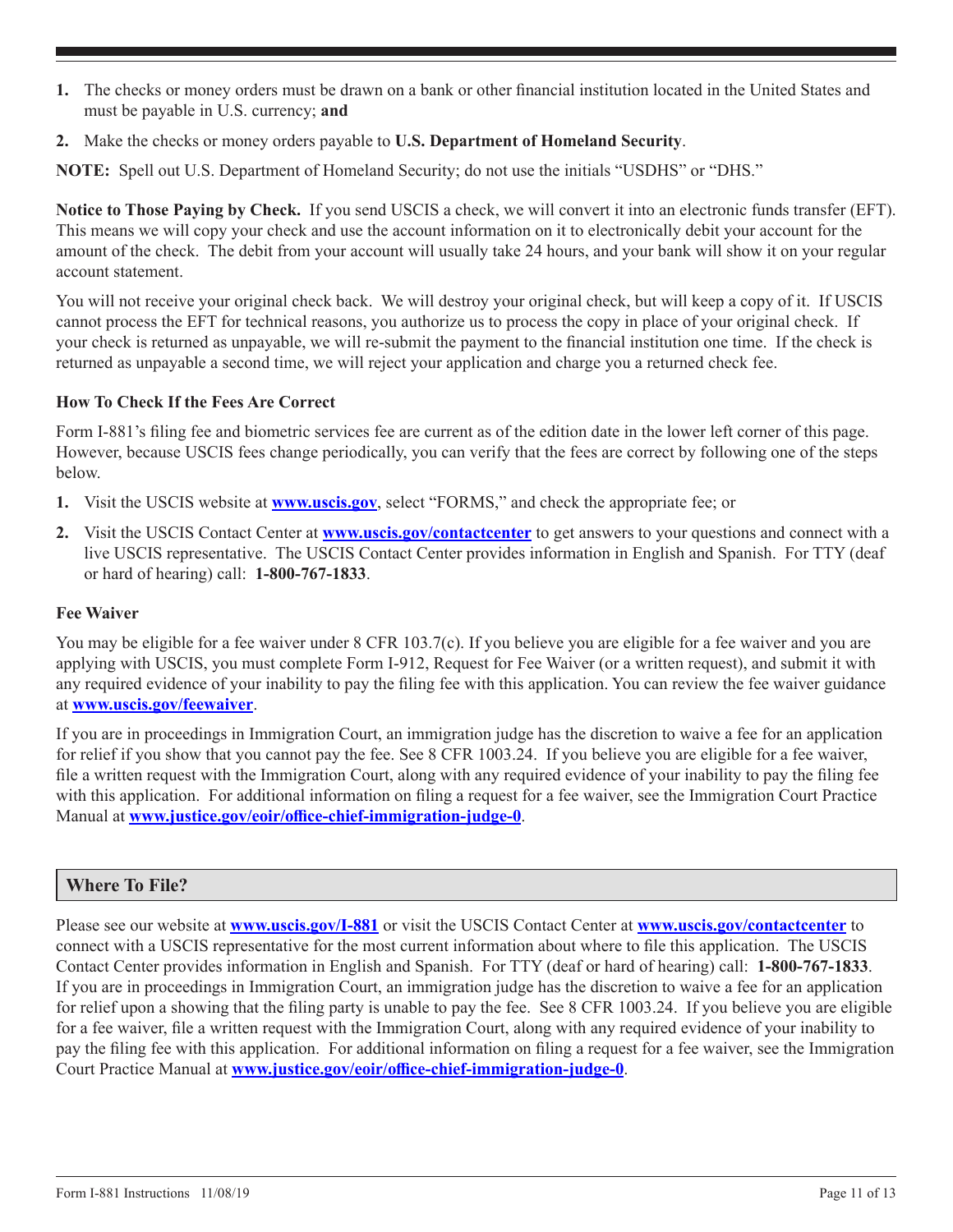## **Address Change**

An applicant who is not a U.S. citizen must notify USCIS of his or her new address within 10 days of moving from his or her previous residence. For information on filing a change of address, go to the USCIS website at **www.uscis.gov/addresschange** or visit USCIS Contact Center at **www.uscis.gov/contactcenter** for help. The USCIS Contact Center provides information in English and Spanish. For TTY (deaf or hard of hearing) call: **1-800-767-1833**.

If you are already in proceedings in Immigration Court, you must also notify the Immigration Court on EOIR Form 33/IC, Alien's Change of Address Form/Immigration Court, of any changes of address within five days of the change in address. The EOIR Form 33/IC is available on the EOIR website at **www.justice.gov/eoir/form-eoir-33-eoir-immigrationcourt-listing**.

**NOTE:** Do not submit a change of address request to the USCIS Lockbox facilities because the Lockbox does not process change of address requests.

#### **Processing Information**

You must have a United States address to file this application.

**Initial Processing.** Once USCIS accepts your application, we will check it for completeness. If you do not completely fill out this application, you will not establish a basis for your eligibility and USCIS may reject or deny your application.

**Requests for More Information.** USCIS may request that you provide more information or evidence to support your application. We may also request that you provide the originals of any copies you submit. If we request an original document from you, it will be returned to you after USCIS determines it no longer needs your original.

**Requests for Interview.** We may request that you appear at a USCIS office for an interview based on your application. At the time of any interview or other appearance at a USCIS office, we may require that you provide your biometrics to verify your identity and/or update background and security checks.

**Decision.** The decision on Form I-881 involves a determination of whether you have established eligibility for the immigration benefit you are seeking. USCIS or the Immigration Court will notify you of the decision in writing.

#### **USCIS Forms and Information**

To ensure you are using the latest version of this application, visit the USCIS website at **www.uscis.gov** where you can obtain the latest USCIS forms and immigration-related information. If you do not have internet access, you may order USCIS forms by calling the USCIS Contact Center at **1-800-375-5283**. The USCIS Contact Center provides information in English and Spanish. For TTY (deaf or hard of hearing), call **1-800-767-1833**.

Instead of waiting in line for assistance at your local USCIS office, you can schedule an appointment online at **www.uscis.gov**. Select "Tools," then under "Self Service Tools," select "Appointments" and follow the screen prompts to set up your appointment. Once you finish scheduling an appointment, the system will generate an appointment notice for you.

#### **EOIR Forms and Information**

To obtain EOIR forms and information about immigration removal proceedings online you can visit the EOIR website at **www.justice.gov/eoir/forms**. EOIR forms are also available at the EOIR Immigration Courts.